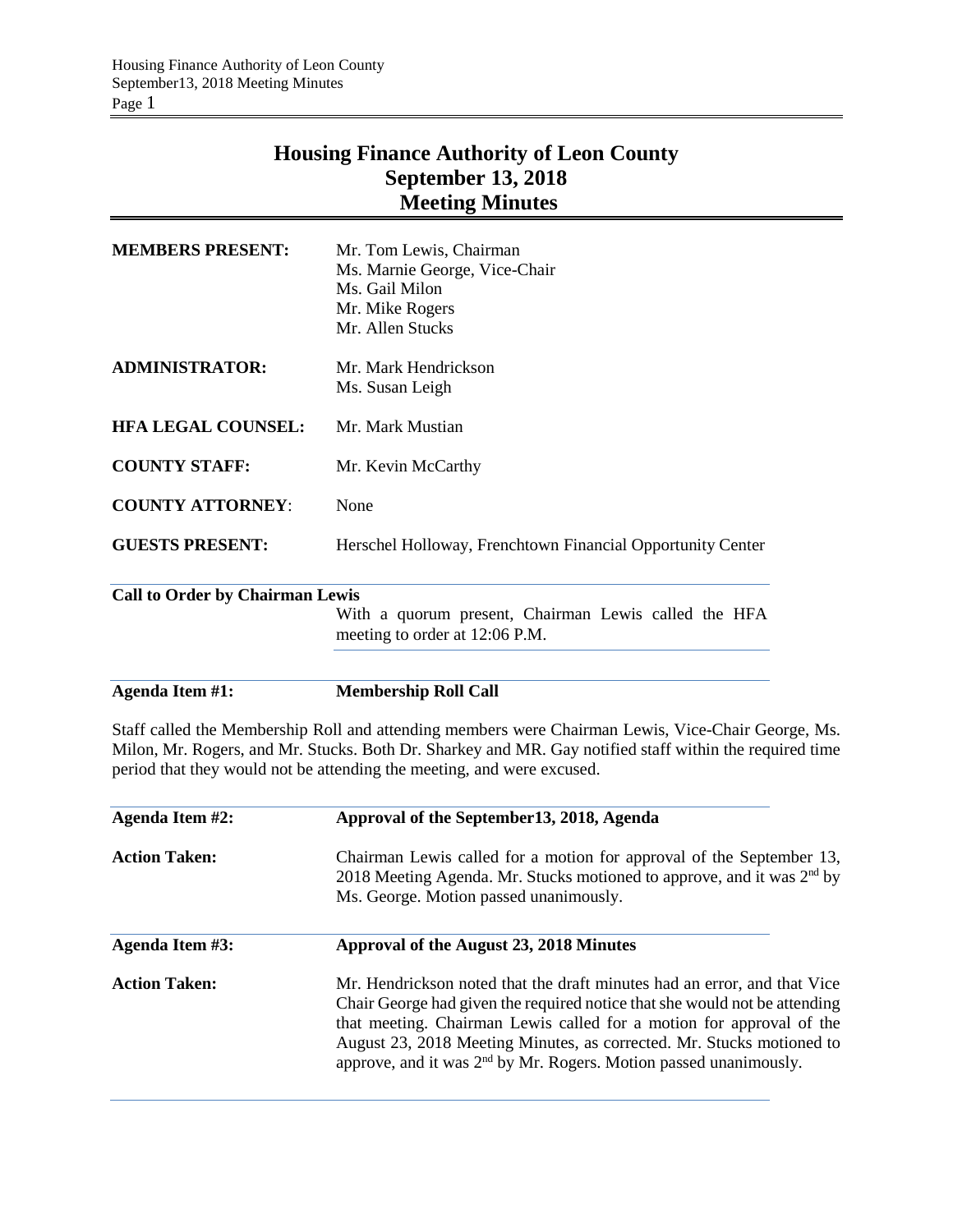## **Agenda Item #4 Public Comment**

Mr. Herschel Holloway of the Frenchtown Financial Opportunity Center addressed the Board on the work of that organization.

| <b>Agenda Items #5A-5E</b> | <b>Financial Reports and Budget</b> |  |
|----------------------------|-------------------------------------|--|
|                            |                                     |  |
| <b>Action Taken:</b>       | No action taken                     |  |

Mr. Hendrickson presented the Financial Reports, including the budget, balance sheet, year-to-date expenditures and income, the backup materials, and the proposed expenditure and debit card approvals.

| <b>Action Taken: 5A</b> | Mr. Stucks motioned to accept the August 2018 Financial Statement, and<br>it was 2 <sup>nd</sup> by Mr. Rogers. Motion passed unanimously.                                                                                                                                                                                                                                                                                                                                                                 |
|-------------------------|------------------------------------------------------------------------------------------------------------------------------------------------------------------------------------------------------------------------------------------------------------------------------------------------------------------------------------------------------------------------------------------------------------------------------------------------------------------------------------------------------------|
| Action Taken: 5C        | Mr. Stucks motioned to approve the proposed Expenditure and Debit Card<br>Approval list, and it was 2 <sup>nd</sup> by Ms. George. Motion passed unanimously.                                                                                                                                                                                                                                                                                                                                              |
|                         | Note: A copy of the Expenditure List is at the end of the minutes.                                                                                                                                                                                                                                                                                                                                                                                                                                         |
| Action Taken: 5D        | Mr. Hendrickson presented the proposed HFA budget for Fiscal Year<br>2018-2019, noting that he had coordinated with Treasurer Gay. Discussion<br>and questions on the budget followed. After discussion, Mr. Rogers<br>motioned to approve the HFA Fiscal Year 2018-2019 Budget as proposed.<br>Motion passed unanimously.                                                                                                                                                                                 |
| Action Taken: 5E        | Mr. Hendrickson presented a proposed budget amendment, that reflected<br>the additional expenditures for Emergency Repairs in FY 17-18. He noted<br>that the amendment was needed because the Board had approved an<br>advance of Emergency Repair funds originally authorized for FY 18-19 to<br>the County during FY 17-18. Discussion followed. After discussion, Mr.<br>Stucks motioned to approve the proposed budget amendment, and was 2 <sup>nd</sup><br>by Mr. Rogers. Motion passed unanimously. |

**Mr. Stucks requested a year-end financial statement.** Mr. Hendrickson stated that it would be provided at the October meeting.

Mr. Hendrickson updated the Board on the engagement letter with the auditor, which had been executed noting that the auditor had agreed to a fee of \$10,000 for each year of the potential three-year engagement and to make the audit presentation in person.

**Agenda Item #6A: Emergency Repairs**

Mr. Hendrickson updated the Board on the Emergency Repair Program administered by the County

Action Taken: No action taken.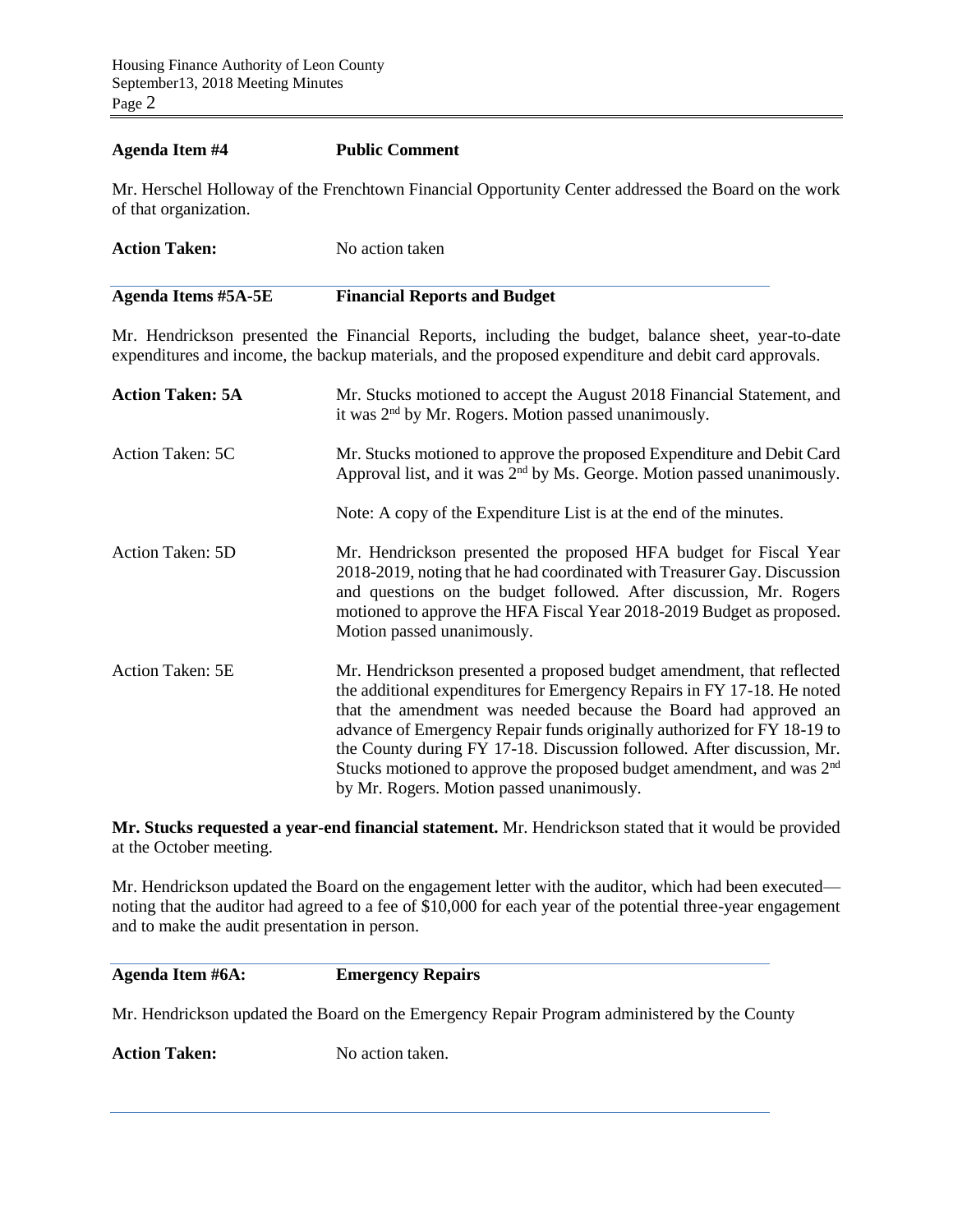## **Agenda Item #6B: Real Estate**

Mr. Rogers and Ms. Leigh updated the Board on their site visits to multiple properties that were new to the list, indicating that they believed several could be marketed. Discussion on the properties and the marketing effort followed.

| <b>Action Taken:</b> | No action taken.    |  |  |
|----------------------|---------------------|--|--|
|                      |                     |  |  |
| Agenda Item #6C      | <b>Legal Update</b> |  |  |

Mr. Mustian reported on the Audit Engagement Letter, noting that his firm had reviewed and approved the agreement. He also reported on a potential ethics issues that could require consultation with the State ethics officials.

| <b>Action Taken:</b> | No action taken.                            |  |  |
|----------------------|---------------------------------------------|--|--|
| Agenda Item #6D      | "To-Do" List                                |  |  |
|                      | 17 TT 111 . 11 . 11 . 11 . 11 . 11 TO 1 . 1 |  |  |

Mr. Hendrickson stated that the to-do list was in the Board Packet.

| <b>Action Taken:</b> | No Action Required. |
|----------------------|---------------------|
|                      |                     |

**Agenda Item #7A: New Business: Discussion with Lenders**

Ms. Leigh reported on her conversations with lenders, who had indicated that they would attend an HFA meeting when the meeting would focus on increased loan volume.

**Action Taken:** No action taken.

**Agenda Item # 8: Adjournment**

On a motion by Ms. George, 2<sup>nd</sup> by Mr. Rogers, that Board voted unanimously to adjourn the meeting at 12:56 P.M.

Tom Lewis, Chairman

\_\_\_\_\_\_\_\_\_\_\_\_\_\_\_\_\_\_\_\_\_\_\_\_\_\_\_\_\_\_\_ Jeffrey Sharkey, Secretary Date:

\_\_\_\_\_\_\_\_\_\_\_\_\_\_\_\_\_\_\_\_\_\_\_\_\_\_\_\_\_\_\_